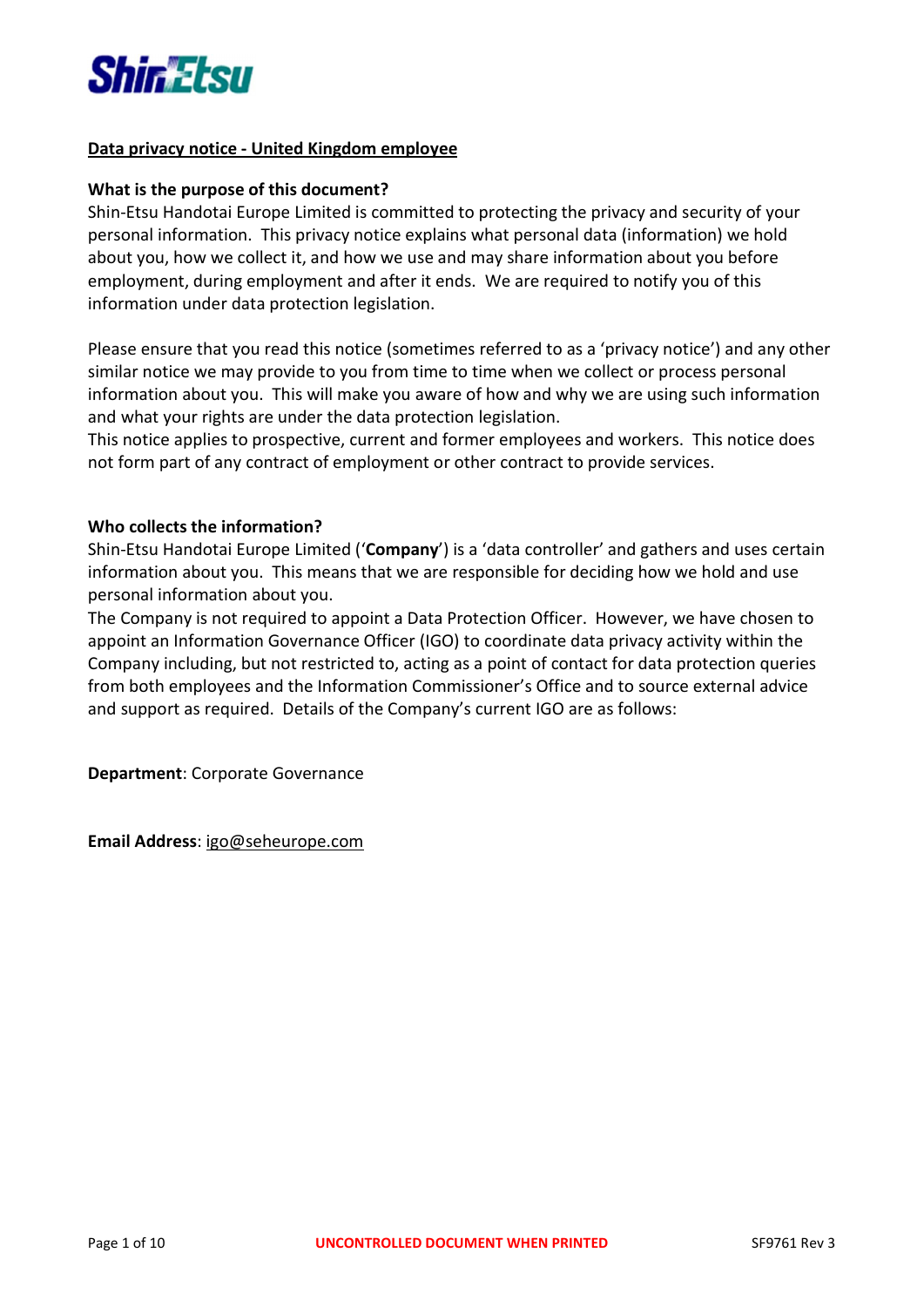

### Data protection principles

We will comply with the data protection principles when gathering and using personal information, as set out in our data protection policy.

### The type of information that the Company collects and holds

Personal data, or personal information, means any information about an individual from which that person can be identified. It does not include data where the identity has been removed (anonymous data).

There are "special categories" of more sensitive personal data which require a higher level of protection, such as information about a person's health or sexual orientation.

We may collect, store, and use the following categories of personal information about you during the job application process and your employment:

- Personal details such as your name, gender, date of birth, address, and contact details including email address and telephone number.
- Recruitment information (including copies of right to work documentation, references and other information included as part of the application process).
- The terms and conditions of your employment.
- Details of your qualifications, skills, experience and employment history, including start and end dates with previous employers and with the Company.
- Information about your remuneration, including tax status information and entitlement to benefits such as pensions.
- Details of your bank account and national insurance number.
- Information about your marital status, next of kin, dependants and emergency contacts.
- Information about your nationality and your right to work in the UK.
- Details of your schedule (days of work and working hours) and attendance of work.
- Details of periods of leave taken by you, including holiday, sickness absence, family leave and sabbaticals, and the reason for the leave.
- Details of any disciplinary or grievance procedures in which you have been involved, including any warnings issued to you and related correspondence.
- Assessments of your performance, including appraisals, performance reviews and ratings, performance improvement plans and related correspondence.
- Visual images such as CCTV images, thermal images, identification photographs and other information obtained through electronic means such as swipe card records.
- Membership status to clubs, professional memberships or schemes that you have joined through the Company such as the Events Club, the Cycle to Work Scheme, or the gym.
- Details in references about you that we give to others.
- Copy of driving licence
- Information about your use of our IT systems, information and communications systems.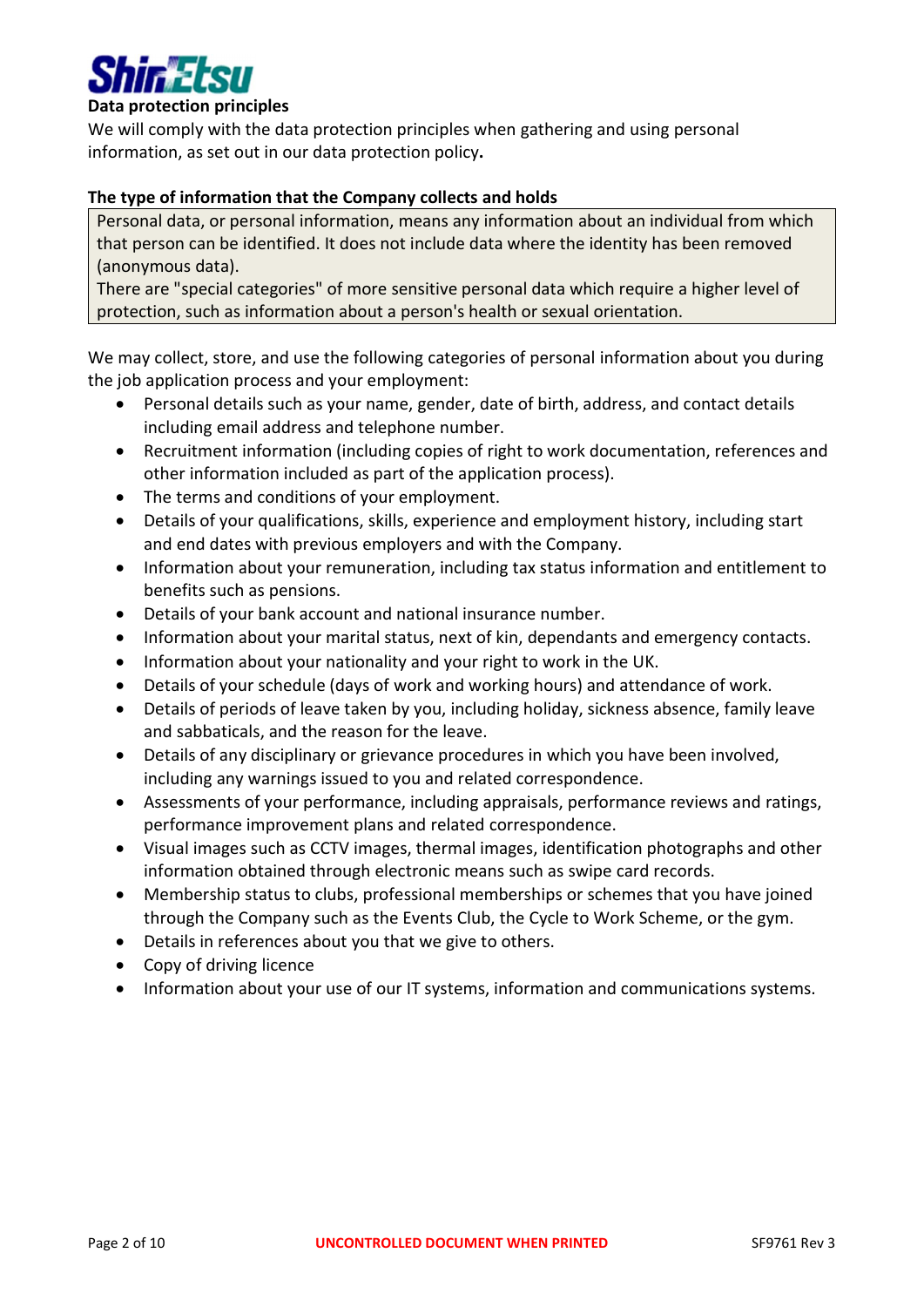

We may also collect, store and use the following "special categories" of more sensitive personal information:

- Information about your nationality or ethnicity.
- Information about your health, including any medical condition, health and sickness records, including:
	- o details of any absences (other than holidays) from work including time on statutory parental leave, sick leave and self- isolation; and
	- o where you leave employment and the reason for leaving is related to your health, information about that condition needed for pensions and permanent health insurance purposes.
- Biometric data.
- Information about criminal convictions and offences.

Certain of the categories above may not apply to you if you are a worker, agency worker, independent contractor, volunteer or intern.

## How your personal information is collected

The Company may collect this information in a variety of ways. This may include data collected from:

- Your personal records
- Application forms
- Your CV
- Your passport or other identity documents such as your driving licence
- Forms completed by you at the start of or during employment
- Correspondence with you
- Meetings, interviews, or other assessments
- The Company's time management system
- Performance appraisals
- The Company's computerised manufacturing and product tracking system (CIMS)
- CCTV (including thermal imaging cameras) and access control systems
- Communications Systems including email and phone systems
- Remote Access Systems, intranet and internet facilities

In some cases, the Company may collect information about you from third parties, such as:

- References supplied by your former employers
- The Home Office
- Your doctors
- Medical and occupational health professionals we engage and from our insurance benefit administrators
- Other employees
- Consultants and other professionals we may engage (e.g. to advise us generally and/or in relation to any grievance, conduct appraisal or performance review procedure)
- Information from due diligence checks
- Information from criminal record checks permitted by law

### How we use information about you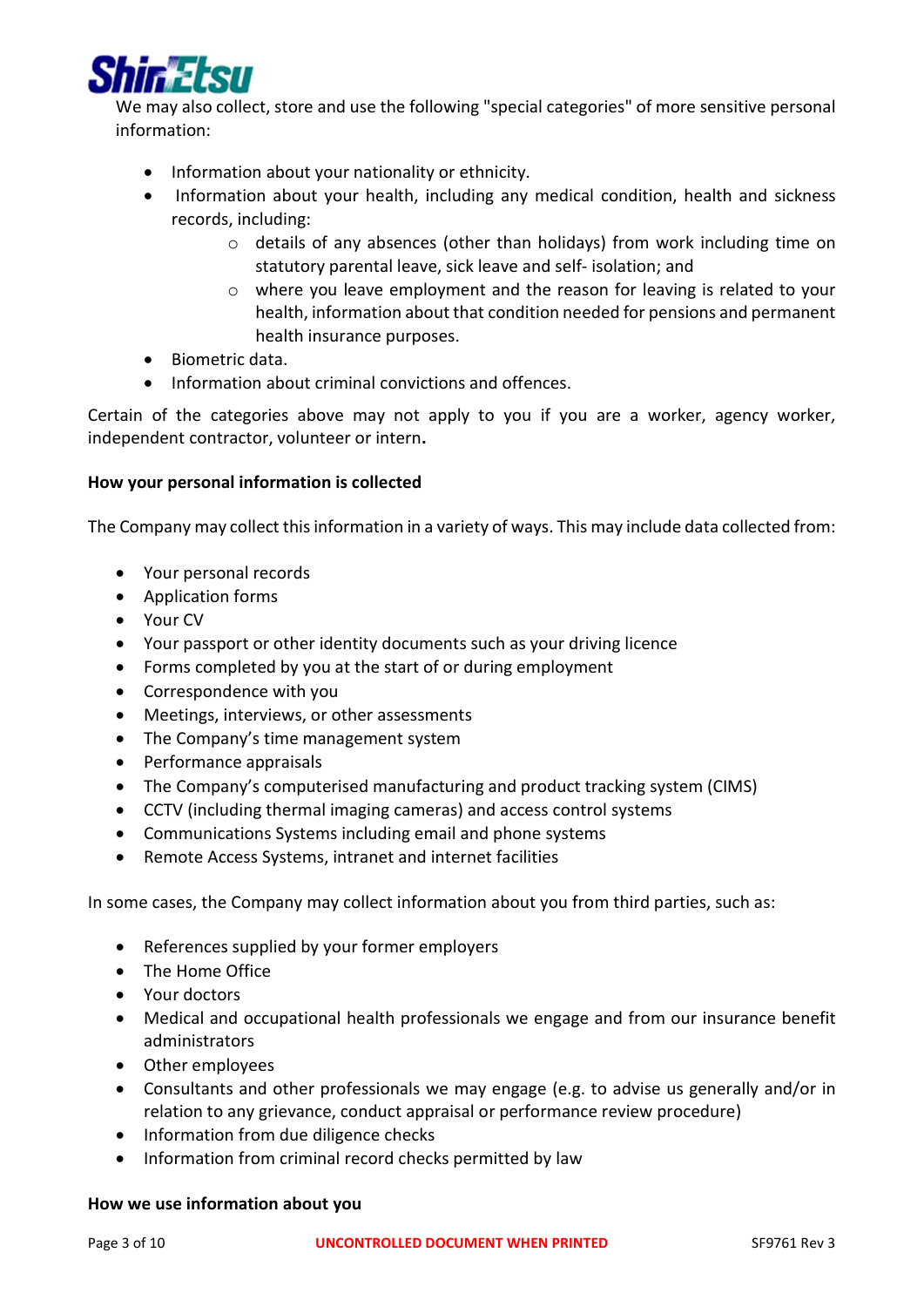We will only use your personal information when the law allows us to. Most commonly, we will use your personal information in the following circumstances:

- 1. Where we need to perform the contract we have entered into with you.
- 2. Where we need to comply with a legal obligation.

3. Where it is necessary for our legitimate interests (or those of a third party) and your interests and fundamental rights do not override those interests.

We may also use your personal information in the following situations, which are likely to be rare:

- 1. Where we need to protect your interests (or someone else's interests).
- 2. Where it is needed in the public interest.

# The purpose for collecting your personal information

We need all the categories of information in the list above primarily to allow us to perform our contract with you\* and to enable us to comply with legal obligations\*\*. In some cases, we may use your personal information to pursue legitimate interests of our own or those of third parties\*\*\*, provided your interests and fundamental rights do not override those interests. The situations in which we will process your personal information are listed below. We have indicated by asterisks the purpose or purposes for which we are processing or will process your personal information, as well as indicating which categories of data are involved:

- Making a decision about your recruitment or appointment.  $*/**$
- Determining the terms on which you work for us. \*
- Checking you are legally entitled to work in the UK. \*\*
- Providing certain benefits to you.  $*/**$
- Enrolling you in a pension arrangement in accordance with our statutory automatic enrolment duties. \*/\*\*
- Paying you and, if you are an employee or deemed employee for tax purposes, deducting tax and National Insurance contributions. \*/\*\*
- Operate and keep records of disciplinary and grievance processes, to ensure acceptable conduct within the workplace. \*/\*\*
- Operate and keep a record of employee performance and related processes, to plan for career development, and for succession planning and workforce management purposes. \*
- Operate and keep record of absence management procedures, to allow effective workforce management and ensure that employees are receiving the pay or other benefits to which they are entitled. \*/\*\*
- Obtain occupational health advice, to ensure that it complies with duties in relation to individuals with disabilities, meet its obligation under the health and safety law, and ensure that employees are receiving the pay or other benefits to which they are entitled. \*/\*\*
- Operate and keep a record of other types of leave including maternity, paternity, adoption, parental and shared parental leave, to allow effective workforce management, to ensure that the Company complies with duties in relation to leave entitlement, and to ensure that employees are receiving the pay or other benefits to which they are entitled. \*/\*\*
- Ensure effective general HR and business administration. \*/\*\*\*
- Dealing with legal disputes involving you, or other employees, workers and contractors, including accidents at work. \*/\*\*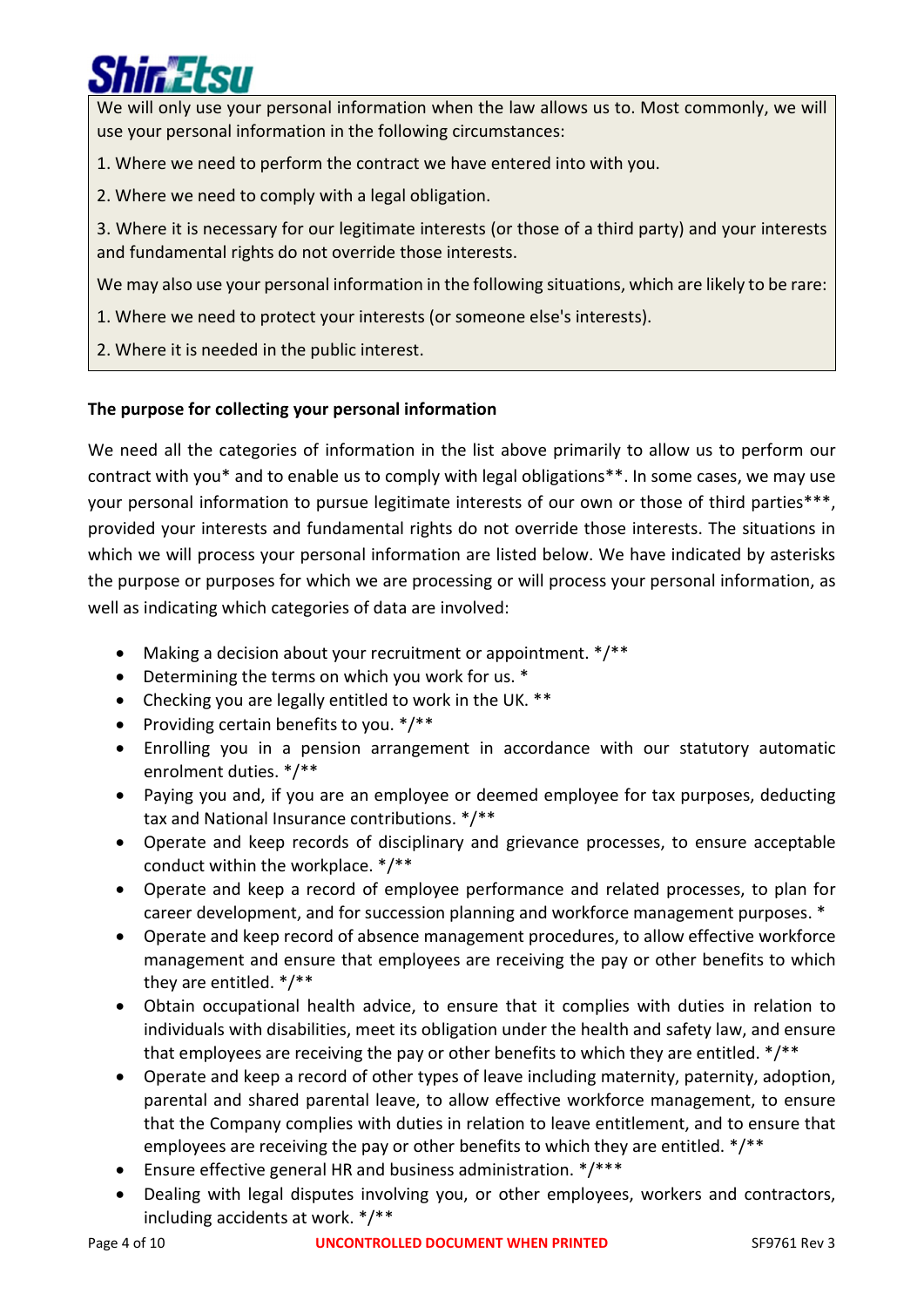

- Maintain health, safety, security crime prevention and process monitoring using a CCTV system. \*\*/\*\*\*
- Run recruitment and promotions processes. \*\*\*
- Demonstrate compliance with legal responsibilities and statutory reporting requirements. \*\*
- Maintain accurate and up to date employment records and contact details and records of employee contractual and statutory rights. \*/\*\*
- Administering the contract we have entered into with you.  $*/**$
- Business management and planning, including accounting and auditing. \*/\*\*
- Assessing qualifications for a particular job or task, including decisions about promotions. \*/\*\*
- Making arrangements for the termination of our working relationship. \*/\*\*/\*\*\*
- Education, training and development requirements. \*/\*\*/\*\*\*
- Ascertaining your fitness to work. \*/\*\*
- Managing sickness absence. \*/\*\*
- Complying with health and safety obligations.  $*/**$
- To prevent fraud. \*\*/\*\*\*
- To monitor your use of our information and communication systems to ensure compliance with our IT policies. \*/\*\*\*
- To ensure network and information security, including preventing unauthorised access to our computer and electronic communications systems and preventing malicious software distribution. \*/\*\*\*

Many of the above grounds for processing will overlap and there may be several grounds which justify our use of your personal information.

## If you fail to provide personal information

If you fail to provide certain information when requested, we may not be able to perform the contract we have entered into with you (such as paying you or providing a benefit), or we may be prevented from complying with our legal obligations (such as to ensure the health and safety of our workers).

## Change of purpose

We will only use your personal information for the purposes for which we collected it, unless we reasonably consider that we need to use it for another reason and that reason is compatible with the original purpose. If we need to use your personal information for an unrelated purpose, we will notify you and we will explain the legal basis which allows us to do so.

Please note that we may process your personal information without your knowledge or consent, in compliance with the above rules, where this is required or permitted by law.

### How we use particularly sensitive personal information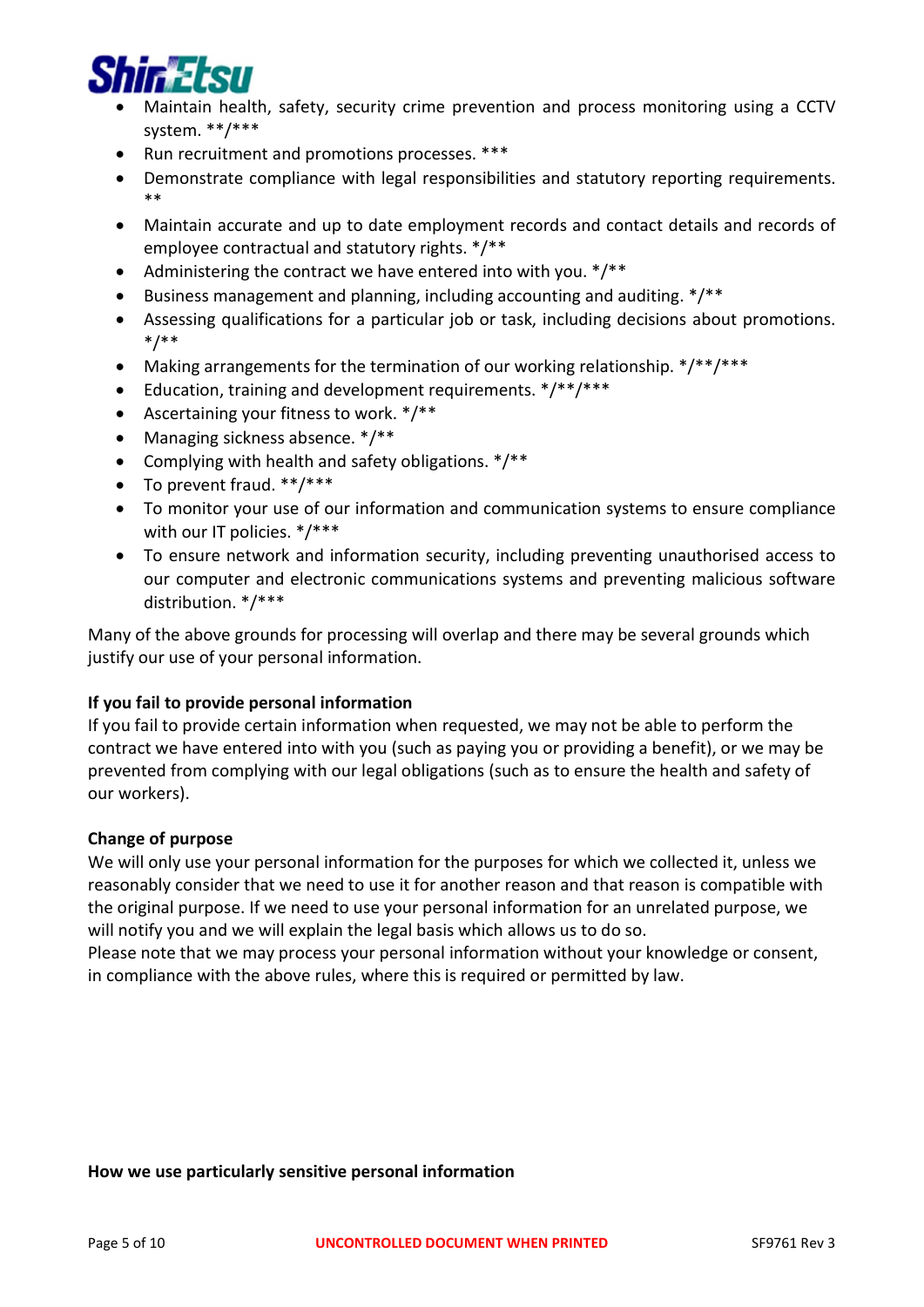"Special categories" of particularly sensitive personal information require higher levels of protection. We need to have further justification for collecting, storing and using this type of personal information. We have in place an appropriate policy document and safeguards which we are required by law to maintain when processing such data. We may process special categories of personal information in the following circumstances:

1. In limited circumstances, with your explicit written consent.

2. Where we need to carry out our legal obligations or exercise rights in connection with employment.

3. Where it is needed in the public interest, such as for equal opportunities monitoring or in relation to our occupational pension scheme.

Less commonly, we may process this type of information where it is needed in relation to legal claims or where it is needed to protect your interests (or someone else's interests) and you are not capable of giving your consent, or where you have already made the information public.

We will use your particularly sensitive personal information in the following ways:

- We will use information relating to leaves of absence, which may include sickness absence or family related leaves, to comply with employment and other laws.
- We will use information about your physical or mental health, or disability status, to ensure your health and safety in the workplace and to assess your fitness to work, to provide appropriate workplace adjustments, to monitor and manage sickness absence and to administer benefits including statutory maternity pay, statutory sick pay, pensions and permanent health insurance.
- We will use information about your national or ethnic origin to ensure meaningful equal opportunity monitoring and reporting.

## Do we need your consent?

We do not need your consent if we use special categories of your personal information in accordance with our written policy to carry out our legal obligations or exercise specific rights in the field of employment law. In limited circumstances, we may approach you for your written consent to allow us to process certain particularly sensitive data. If we do so, we will provide you with full details of the information that we would like and the reason we need it, so that you can carefully consider whether you wish to consent. You should be aware that it is not a condition of your contract with us that you agree to any request for consent from us.

## Information about criminal convictions

We may only use information relating to criminal convictions where the law allows us to do so. This will usually be where such processing is necessary to carry out our obligations and provided we do so in line with our data protection policy.

Less commonly, we may use information relating to criminal convictions where it is necessary in relation to legal claims, where it is necessary to protect your interests (or someone else's interests) and you are not capable of giving your consent, or where you have already made the information public.

We envisage that we will hold information about criminal convictions.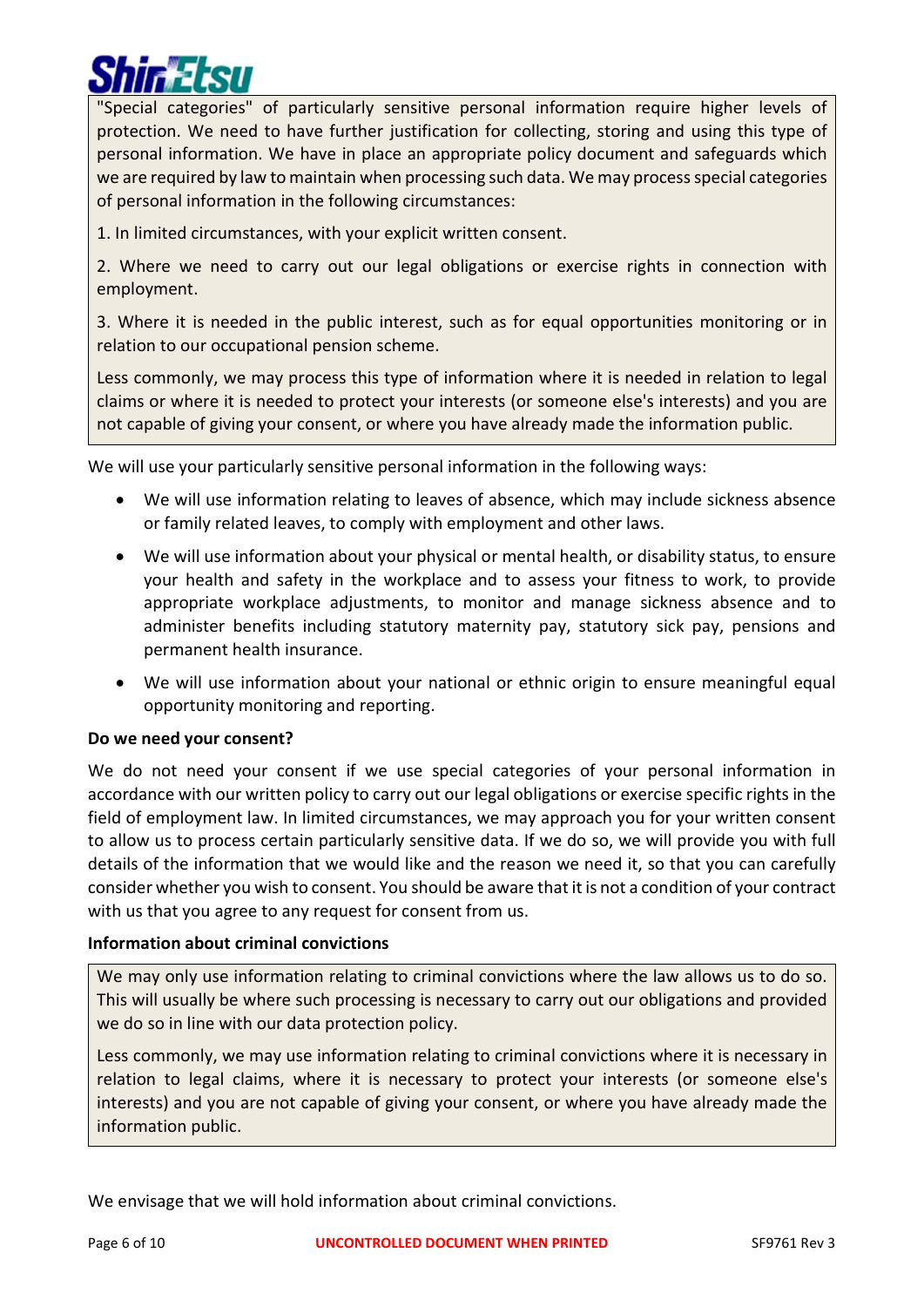

We will only collect information about criminal convictions if it is appropriate given the nature of the role and where we are legally able to do so. Where appropriate, we will collect information about criminal convictions as part of the recruitment process or we may be notified of such information directly by you in the course of you working for us.

## Where the information will be stored

Your personal data will be stored in a range of different secure places, including at our offices and third party agencies, and service providers mentioned above. Your personal data will also be held in your personnel file, in the organisation's HR management systems and in other IT systems (including the Company's email system and on the Company file servers and databases). It may also be stored by the Company's Safety department and by your department line management.

## Who the information may be shared with

Your information may be shared internally, including with members of the HR department, line management, IT staff, and other individuals where your data is necessary to the performance of their roles.

It is sometimes necessary for the Company to share your personal information with third parties. We will share your personal information with third parties where required by law, where it is necessary to administer the working relationship with you or where we have another legitimate interest in doing so. Where required, we share information with:

- family, associates and representatives of the person whose personal data we are processing in emergency situations or for legal purposes
- Occupational Health
- Payroll and pensions advisors or sub- contractors
- employment and recruitment agencies
- current, past and prospective employers
- educators and examining bodies
- central government
- suppliers and service providers
- debt collection and tracing agencies
- financial organisations
- police forces
- security organisations

## Transferring information outside the EEA

As far as possible the Company avoids transferring personal data over national borders.

Normal business contact details (restricted to name, job title, business address, business email address or business phone number) may be shared for legitimate business purposes with other Shin-Etsu group companies and key customer or supplier contacts out with the EEA. This data is shared only when required for the employee to perform their job function.

No other international data transfers have been identified.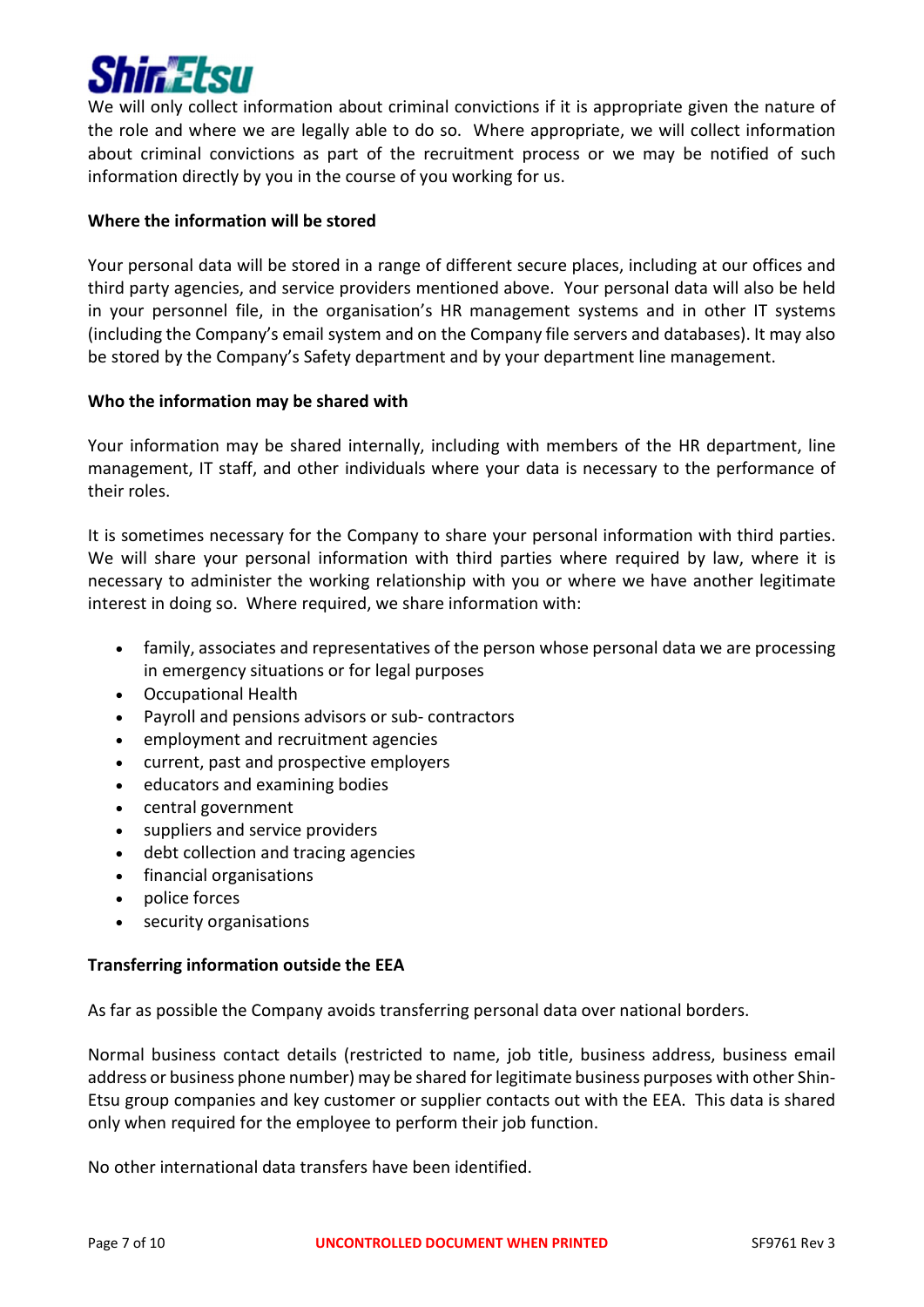

The Company takes the security of your personal data seriously. Internal policies and controls are in place to ensure that your data is not lost, accidentally destroyed, misused or disclosed, and is not accessed except by its employees in the performance of their duties.

Where the Company engages third parties to process personal data on its behalf, they do so on the basis of written instructions or contracts, are under a duty of confidentiality and are obliged to implement appropriate technical and organisational measures to ensure the security of data.

We also have procedures in place to deal with any suspected data security breach. We will notify you and any applicable regulator of a suspected data security breach where we are legally required to do so.

## Length of retention of your data

We will only retain your personal information for as long as necessary to fulfil the purposes we collected it for, including for the purposes of satisfying any legal, accounting, or reporting requirements.

To determine the appropriate retention period for personal data, we consider the amount, nature, and sensitivity of the personal data, the potential risk of harm from unauthorised use or disclosure of your personal data, the purposes for which we process your personal data and whether we can achieve those purposes through other means, and the applicable legal requirements.

In some circumstances we may anonymise your personal information so that it can no longer be associated with you, in which case we may use such information without further notice to you.

Prospective employee information will be retained for one year after application to the Company before being securely destroyed. Once you are no longer an employee or worker of the company we will retain and securely destroy your personal information in accordance with our data retention policy and applicable laws and regulations.

The different periods of time for which various types of information are held are as follows:

- UK tax law requires the Company to keep your basic personal data (e.g. name, address, contact details) for a minimum of 7 years after the end of employment.
- UK health and safety law requires the Company to retain your medical details for a minimum of 40 years.
- All CCTV images will be over written periodically; typically this will be every 2 weeks.
- It is a contractual requirement that quality and process records that may be personally attributable to you will be retained for up to 17 years.
- Employment data such as disciplinary, grievance, timekeeping, attendance and training records will be retained for the length of employment plus 7 years.

Please contact HR or the IGO if you have any questions on how long we will retain specific data or wish to see a copy of our data retention policy.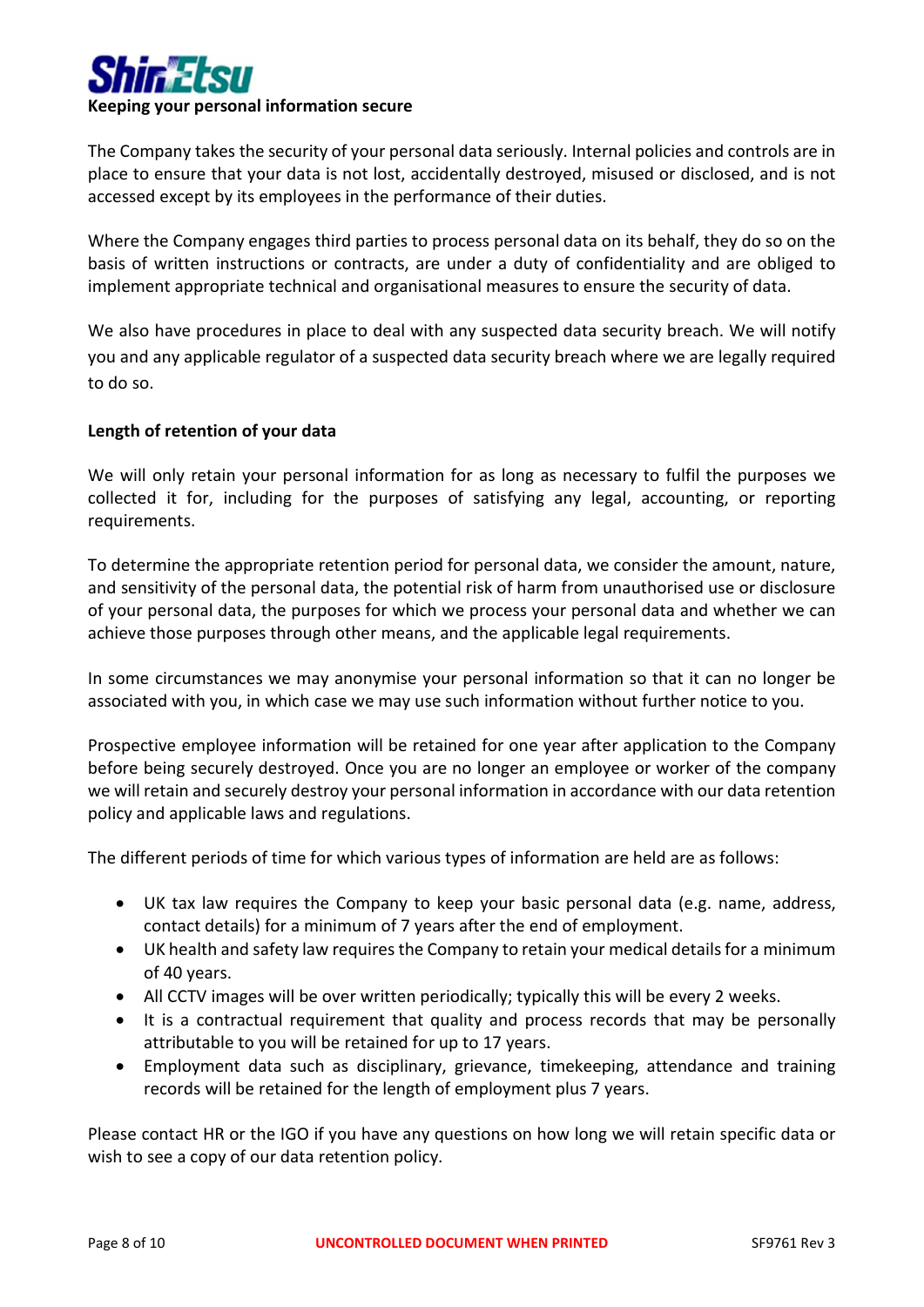

It is important that the personal information we hold about you is accurate and current. Please keep us informed if your personal information changes during your working relationship with us.

### Your rights in connection with personal information

Under certain circumstances, by law you have the right to:

- Request access to your personal information (commonly known as a "data subject access request"). This enables you to receive a copy of the personal information we hold about you and to check that we are lawfully processing it. For employee's who would like to do so, the SF9748 Data Access Request can be filled out from Q-Pulse and returned to the HR department.
- Request correction of the personal information that we hold about you. This enables you to have any incomplete or inaccurate information we hold about you corrected.
- Request erasure of your personal information. This enables you to ask us to delete or remove personal information where there is no good reason for us continuing to process it. You also have the right to ask us to delete or remove your personal information where you have exercised your right to object to processing (see below).
- Object to processing of your personal information where we are relying on a legitimate interest (or those of a third party) and there is something about your particular situation which makes
- you want to object to processing on this ground. You also have the right to object where we are processing your personal information for direct marketing purposes.
- Request the restriction of processing of your personal information. This enables you to ask us to suspend the processing of personal information about you, for example if you want us to establish its accuracy or the reason for processing it.
- Request the transfer of your personal information to another party.

If an employee wishes to correct or request erasure of their personal information, object to the processing of their personal data, or request that we transfer a copy of their personal information to another party, please fill out the SF9749 Data Change Request form on Q-Pulse and return this to the HR department.

Individuals not employed by the Company can request to exercise any of the above rights in relation to their personal data by emailing the IGO contact address provided above.

### No fee usually required

You will not have to pay a fee to access your personal information (or to exercise any of the other rights). However, we may charge a reasonable fee if your request for access is clearly unfounded or excessive. Alternatively, we may refuse to comply with the request in such circumstances.